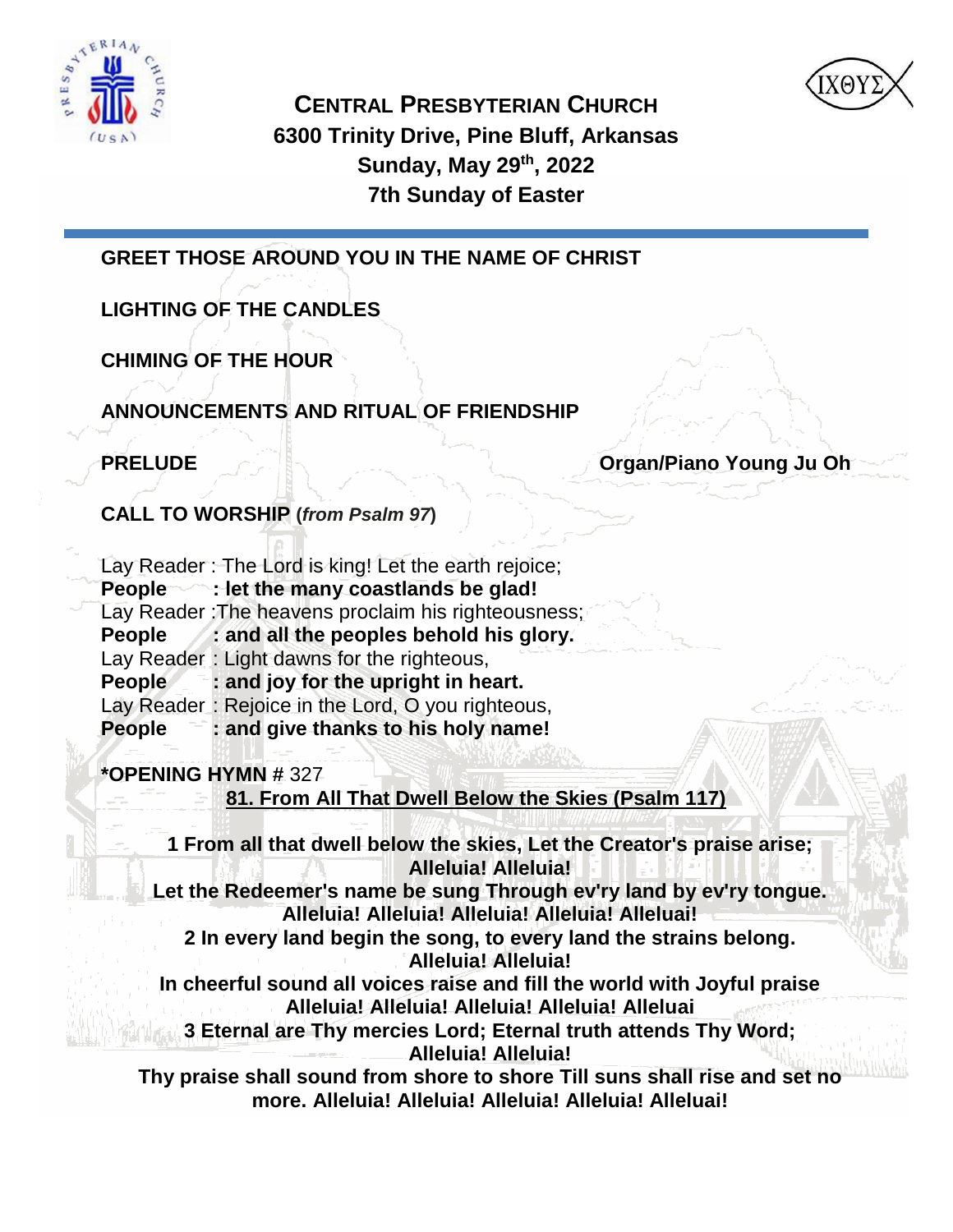#### **CALL TO CONFESSION**

The proof of God's amazing love is this: that while we were yet sinners, Christ died for us. Christ rose for us. Christ reigns in power for us. Christ even prays for us. With such assurance, we need not fear confession but simply draw near to our maker in candor

### **PRAYER OF CONFESSION**

**Almighty God, you have raised Jesus from death to life, and crowned him Lord of all. We confess that we have not bowed before him, or acknowledged his rule in our lives. We have gone along with the ways of the world, and failed to give him glory. Forgive us, and raise us from sin, that we may be your faithful people, obeying the commands of our Lord Jesus Christ, who rules the world, and is head of the church, his body. (Silent Prayer) Amen.**

#### **KYRIE ELEISON:** "Lord, Have Mercy"

Lord, have mercy upon us. Christ, have mercy upon us. Lord, have mercy upon us

#### **ASSURANCE OF PARDON**

The saying is true and worthy of full acceptance that Christ died to save sinners. Siblings, believe the promise of the gospel: in Jesus Christ, we are forgiven. Amen

\***GLORIA PATRI Hymnal #581**

**"Glory Be to the Father"**

**Glory be to the Father, and to the Son, and to the Holy Ghost; as it was in the beginning, is now, and ever shall be, world without end. Amen, Amen.**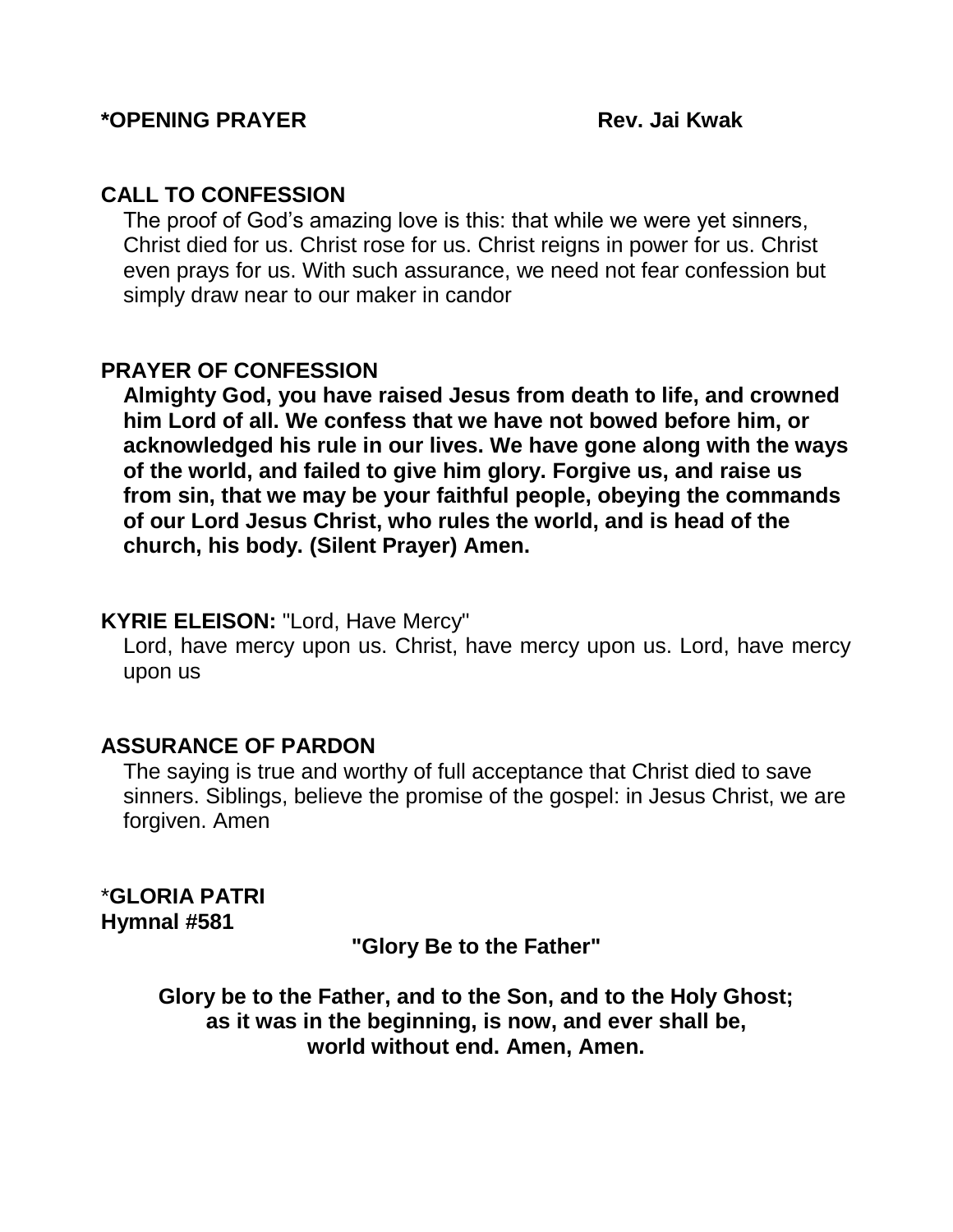#### **We Will Keep Our Faith Alive**

**1: Gathered here, within this place, we can share in God's redeeming grace. There's no room for doubt or fear; we can feel His presence here. As we face each passing day we will serve and honor and obey; and if hope should start to dim, we will know our trust is in Him.**

**(Chorus) And we will keep our faith alive, God will always be our guide. Through the darkest night, we will see God's light. We will keep our faith alive!**

**2: We will live as God has planned, though at times we may not understand. Many things we may not see, but our faith will help us believe. From His Word we learn the truth; through His love we all are born anew. With His help, we will not fail for we know our God will prevail.**

**3: When we share the Love He gives, all the world will know that we are His. In God's name we stand as one; and through us, His work will be done! And we will keep our faith alive, God will always be our guide. Through the darkest night, we will see God's light. We will keep our faith alive!**

**We will stand as one until His work is done, we will keep our faith a – live!**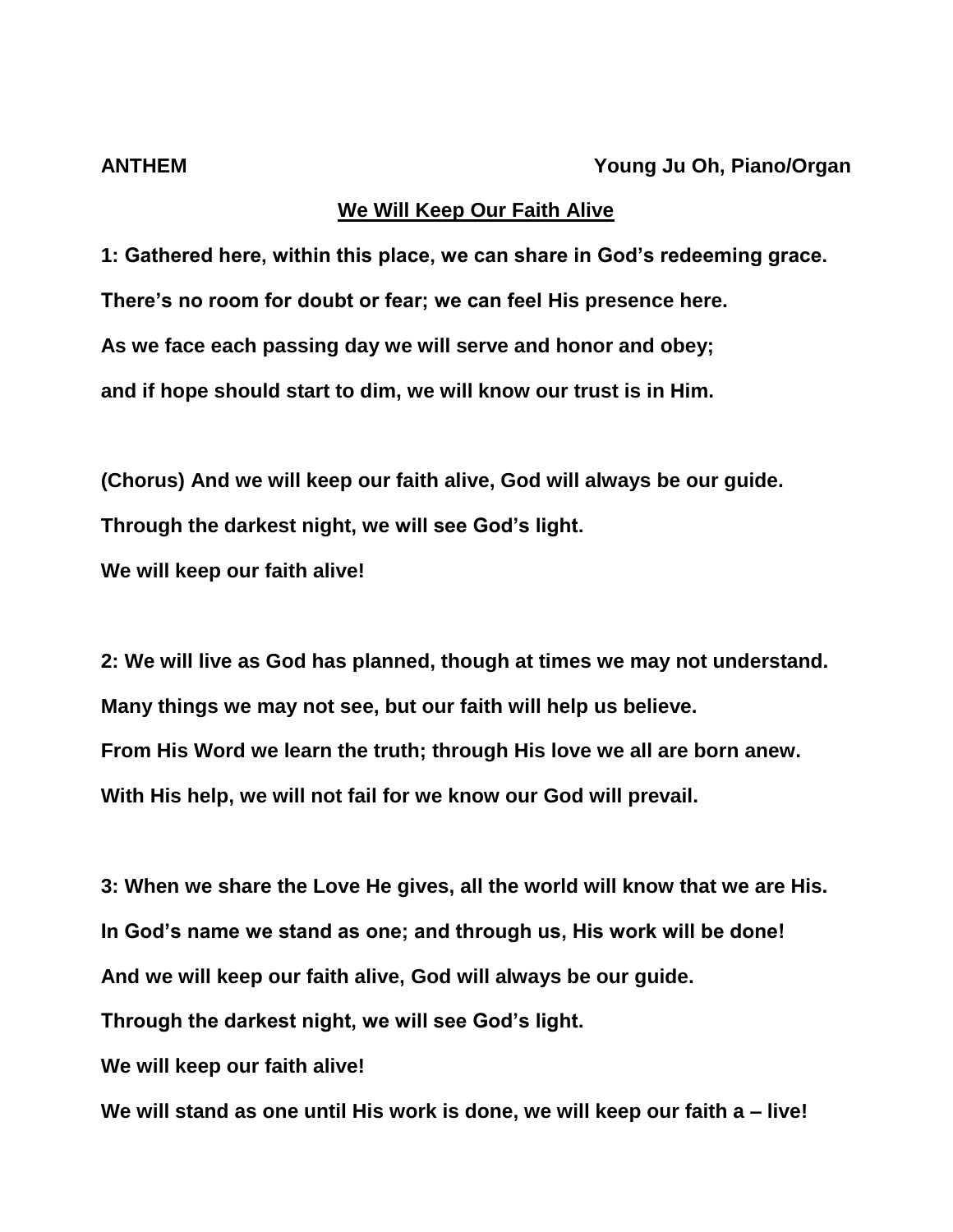#### **PROCLAIMING THE WORD**

**CHILDRENS SERMON ROSE VONTUNGERS** 

**SCRIPTURE READINGS Laura Cosner**

**Romans 5:6–8**

**6 For while we were still helpless, at the right time Christ died for the ungodly. 7 For one will hardly die for a righteous man; though perhaps for the good man someone would dare even to die. 8 But God demonstrates His own love toward us, in that while we were yet sinners, Christ died for us.**

The word of the Lord.

**Thanks be to God.**

**PRAYER FOR ILLUMINATION**

**SERMON A Day to Remember** Rev. Jai D. Kwak

#### **RESPONDING TO THE WORD**

**HYMN # 337 My Country, 'Tis of Thee**

 **1: My country, 'tis of thee, sweet land of liberty, of thee I sing: land where my fathers died, land of the pilgrims' pride, from every mountainside let freedom ring! 2: My native country, thee, land of the noble free, thy name I love; I love thy rocks and rills, thy woods and templed hills; my heart with rapture thrills like that above. 3: Let music swell the breeze, and ring from all the trees sweet freedom's song: let mortal tongues awake, let all that breathe partake; let rocks their silence break, the sound prolong. 4: Our fathers' God, to thee, author of liberty to thee we sing: Long may our land be bright with freedom's holy light; Protect us by thy might, great God our King.**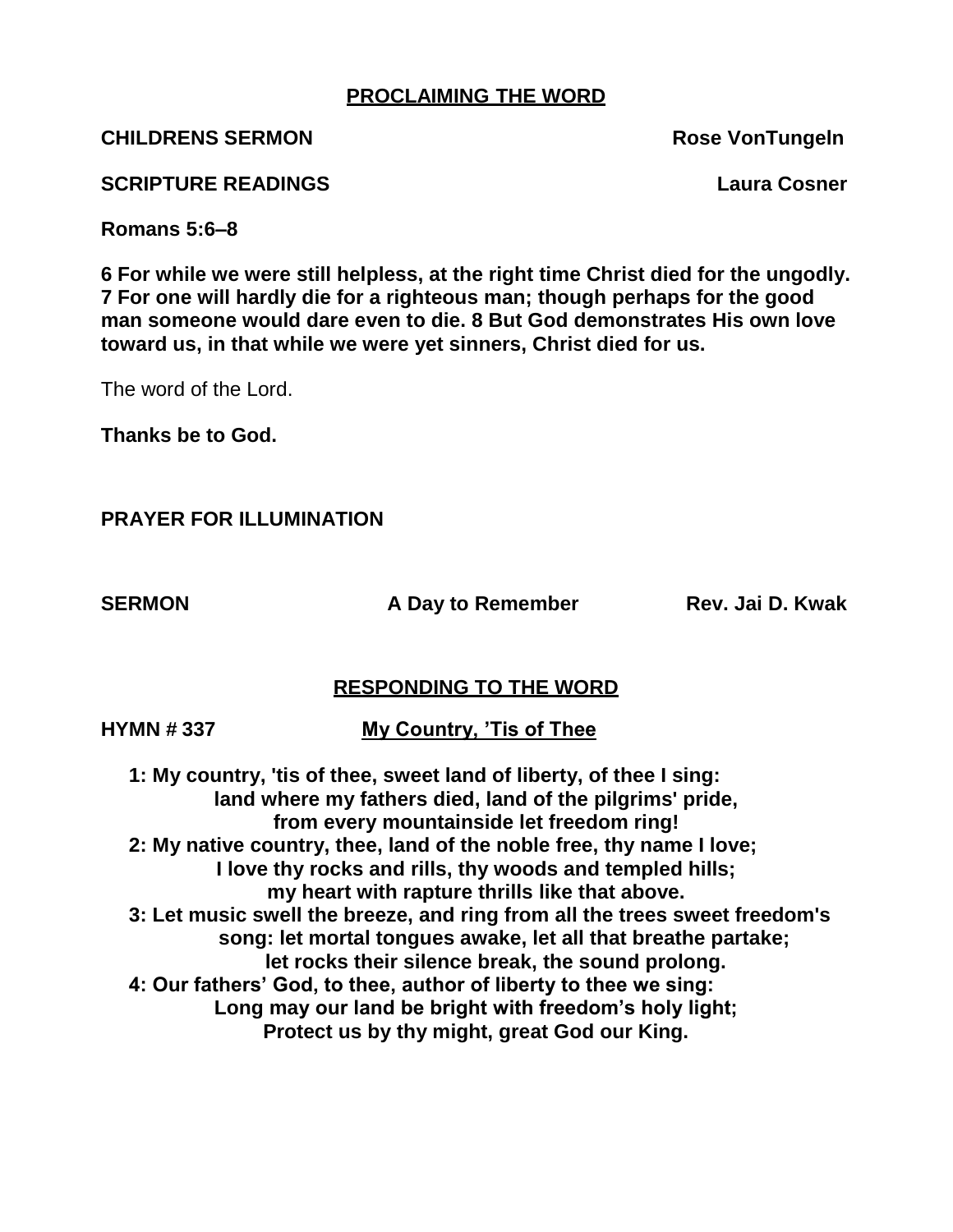\* **Affirmation of Faith** (The Apostles' Creed / Traditional version )

I believe in God, the Father almighty, maker of heaven and earth;

And in Jesus Christ, his only Son, our Lord; who was conceived by the Holy Ghost, born of the Virgin Mary, suffered under Pontius Pilate, was crucified, dead, and buried. He descended into hell. The third day he rose again from the dead. He ascended into heaven, and sitteth on the right hand of God the Father almighty. From thence he shall come to judge the quick and the dead.

I believe in the Holy Ghost, the holy catholic Church\*, the communion of saints, the forgiveness of sins, the resurrection of the body, and the life everlasting. Amen.

#### **CALL FOR THE OFFERING**

**OFFERTORY**

**\*DOXOLOGY Hymnal #606** 

**"Praise God, from Whom all Blessings Flow" Praise God, from whom all blessings flow; Praise Him, all creatures here below; Praise Him above, ye heav'nly host; Praise Father, Son, and Holy Ghost. Amen.**

**\*PRAYER OF THANKSGIVING AND DEDICATION**

**SHARING OUR JOYS AND CONCERNS**

**(You each are encouraged to give voice to your concerns or to name those for whom you love and pray.)**

**PRAYERS OF THE PEOPLE AND LORD'S PRAYER**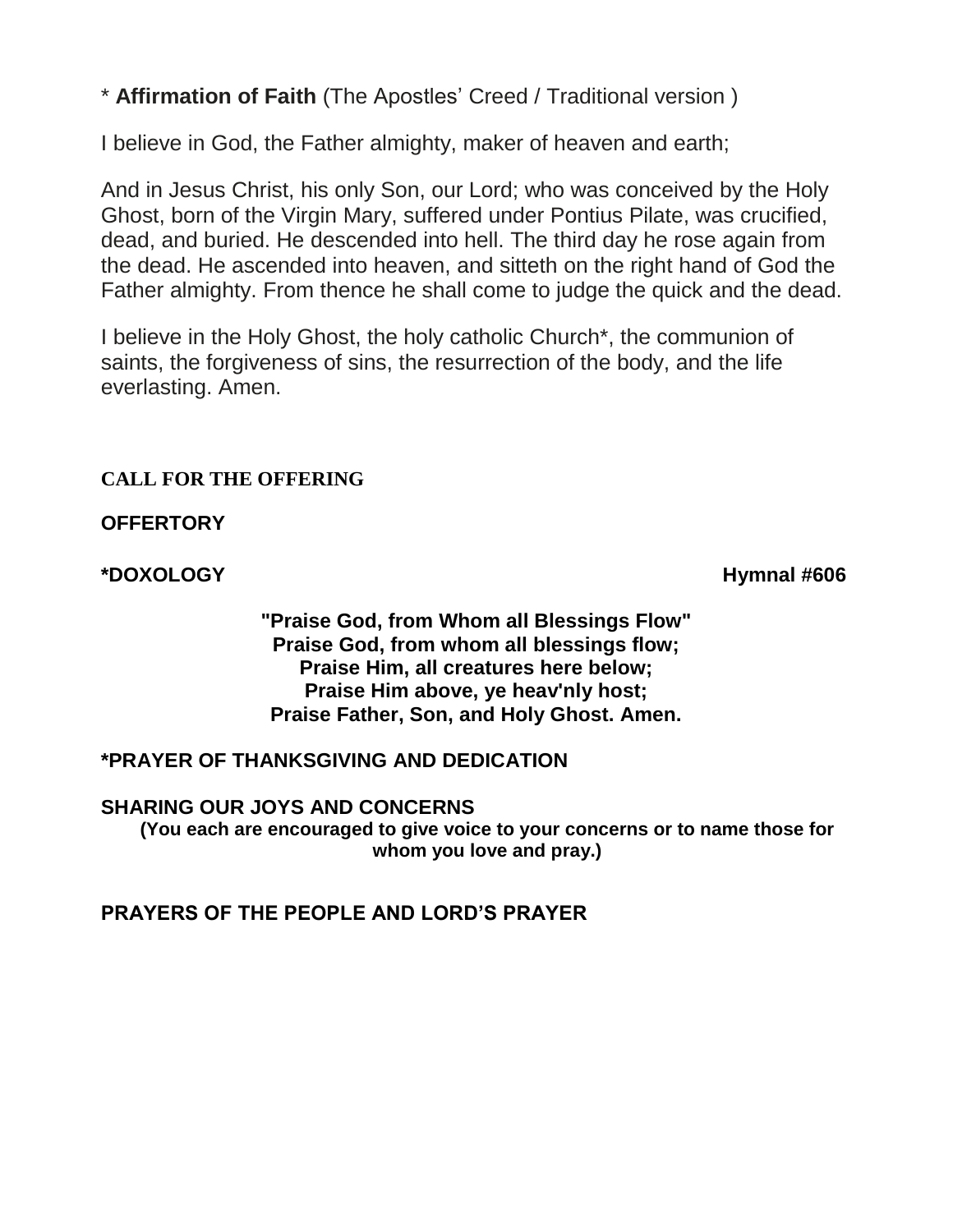#### **FOLLOWING THE WORD INTO THE WORLD**

**CLOSING HYMN # 338. O Beautiful for Spacious Skies 1 O beautiful for spacious skies, for amber waves of grain, for purple mountain majesties above the fruited plain! America! America! God shed his grace on thee, and crown thy good with brotherhood from sea to shining sea.**

**2 O beautiful for heroes proved in liberating strife, who more than self their country loved, and mercy more than life! America! America! God mend tine every flaw; confirm thy soul in self-control thy liberty in law!**

**3 O beautiful for patriot dream that sees beyond the years thine alabaster cities gleam, undimmed by human tears! America! America! May God thy gold refine till all success be nobleness and every gain divine!**

#### **CHARGE AND BENEDICTION**

**\*\*POSTLUDE**

#### **EXTINGUISHING OF THE CANDLES**

*Go forth into the world rejoicing. Love and serve the Lord.*

*\*Those who are able, please stand. \*\* Please be seated and remain for the postlude if you can.*

*Lay Reader: Elder Denise Mosley*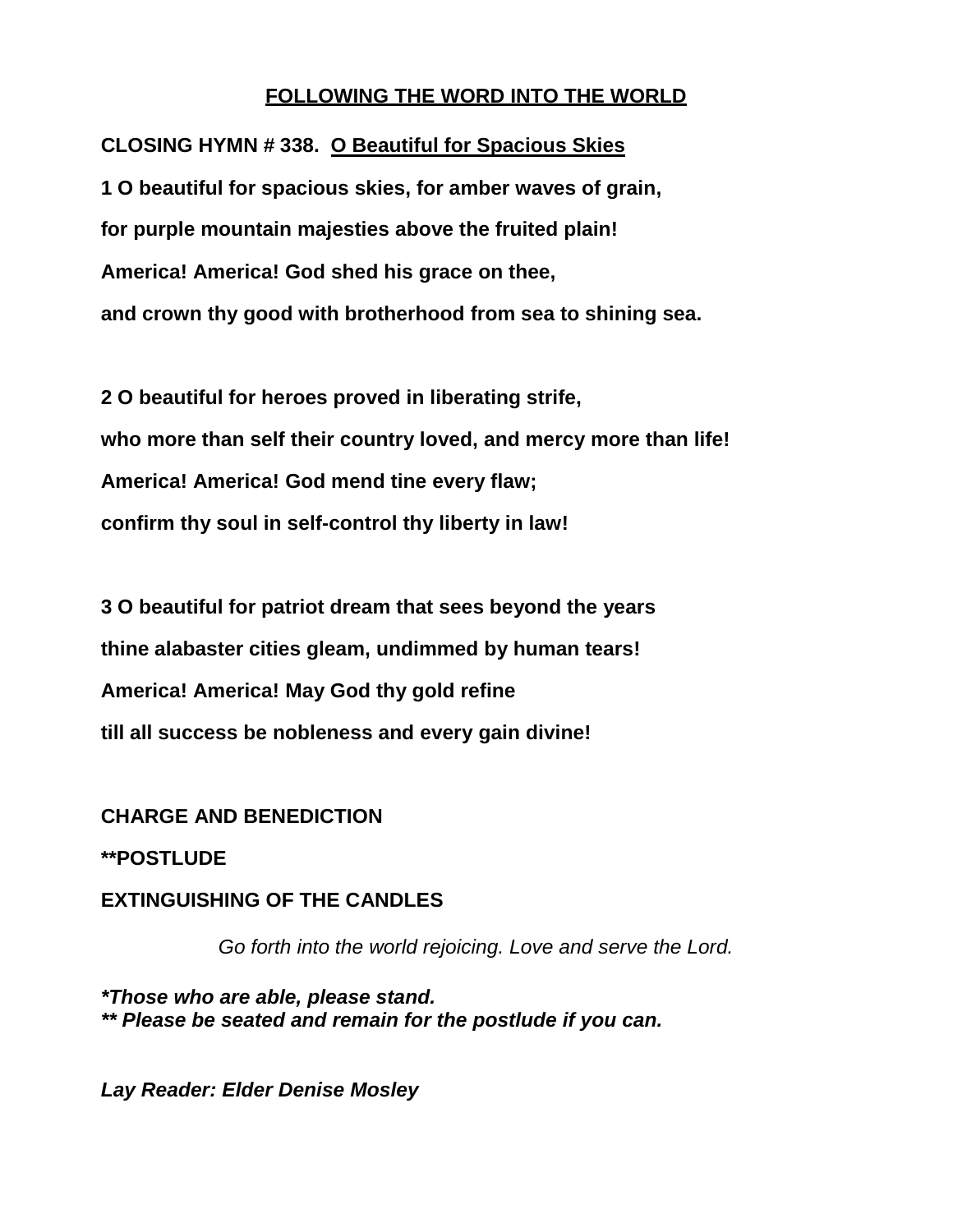#### *PRAYER CONCERNS*

*Dominik Munn Sydney Hayes Jemmie Moseley Hester Insley Emil & Carol Brown Karen Perdue Pat Drewett*

#### *FRIENDS AND RELATIVES*

| Name                                |                                         | Name                              |                                      |
|-------------------------------------|-----------------------------------------|-----------------------------------|--------------------------------------|
| Dr. Laura Festa                     | Wife of former pastor,<br>Dr. Dan Festa | <b>Ryker Cheek</b>                | Nephew of Bubba<br><b>VonTungeln</b> |
| <b>Scott McGeorge</b>               | <b>Friend of Lawrence Fikes</b>         | Anita Rodriguez                   | Daughter of Mary Light               |
| Rebecca and<br><b>Earl Phillips</b> | <b>Friends of Karen Perdue</b>          | Jorga Walker                      | Wife of Donald Walker                |
| Max Zeng                            | Mike and Lan Kelly's son                | <b>Norman</b><br><b>McPherson</b> | Friend of the Pam Riegler<br>Family  |
| Luis Sanchez                        | <b>Father of Lizabeth Sanchez</b>       | <b>Haley Chandler</b>             | <b>Friend of the Church</b>          |
| <b>Bernice Collins</b>              | <b>Friend of the Church</b>             | <b>Pat Mosley</b>                 | Mother of George Mosley              |
| <b>Thomas Cosner</b>                | <b>Father of Zac Cosner</b>             | <b>Janice Fuller</b>              | <b>Friend of Laura Cosner</b>        |

#### *PLEASE PRAY FOR OUR FELLOW PRESBYTERIANS:*

 *First, Searcy Kirk in the Pines, Hot Springs Village*

## *PLEASE PRAY FOR OUR SERVICE MEN AND WOMEN AROUND THE WORLD*

*Help us keep our prayer list up to date. If you have family or friends who need to be added or removed from the prayer concerns list, please let the Office know.*